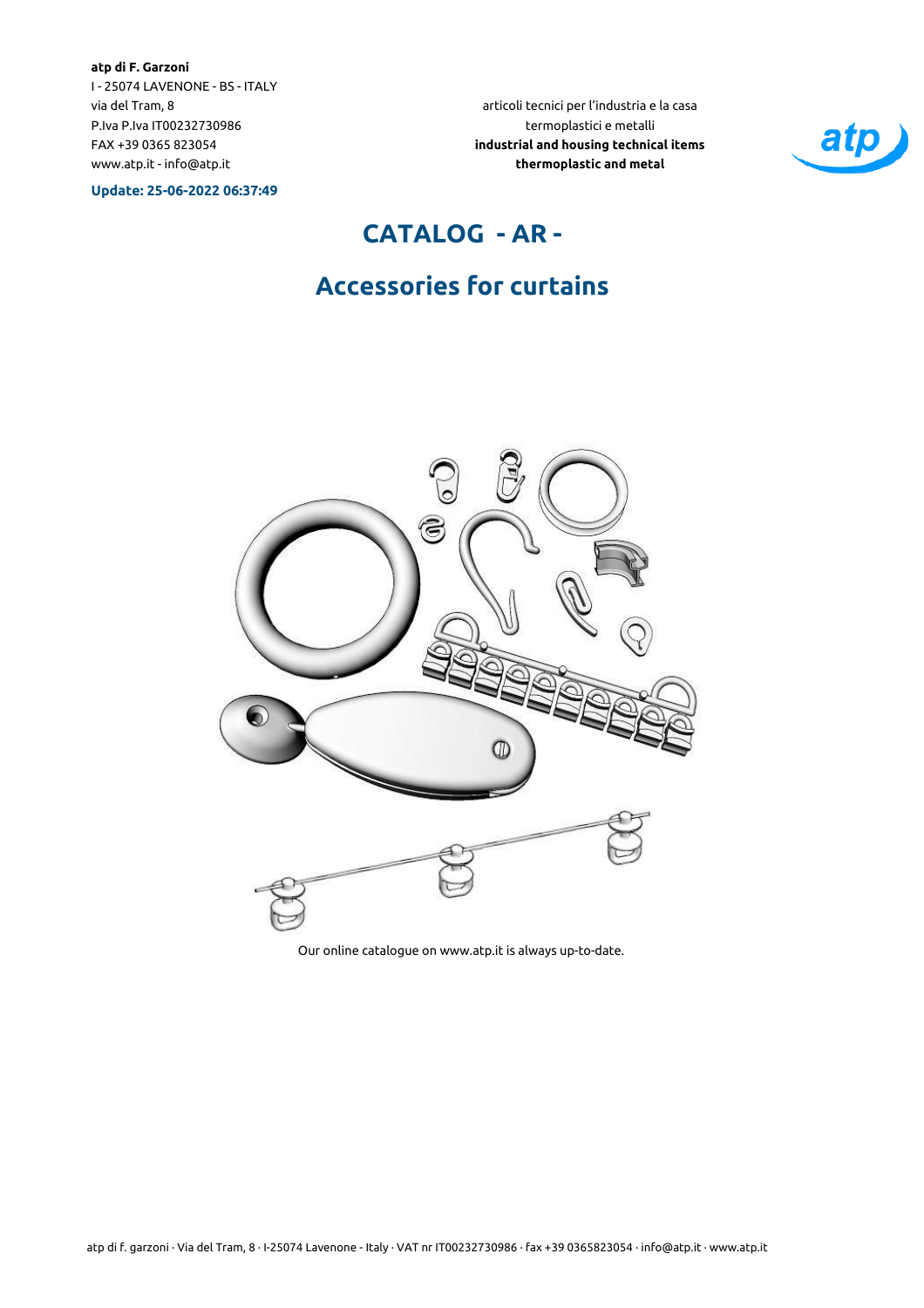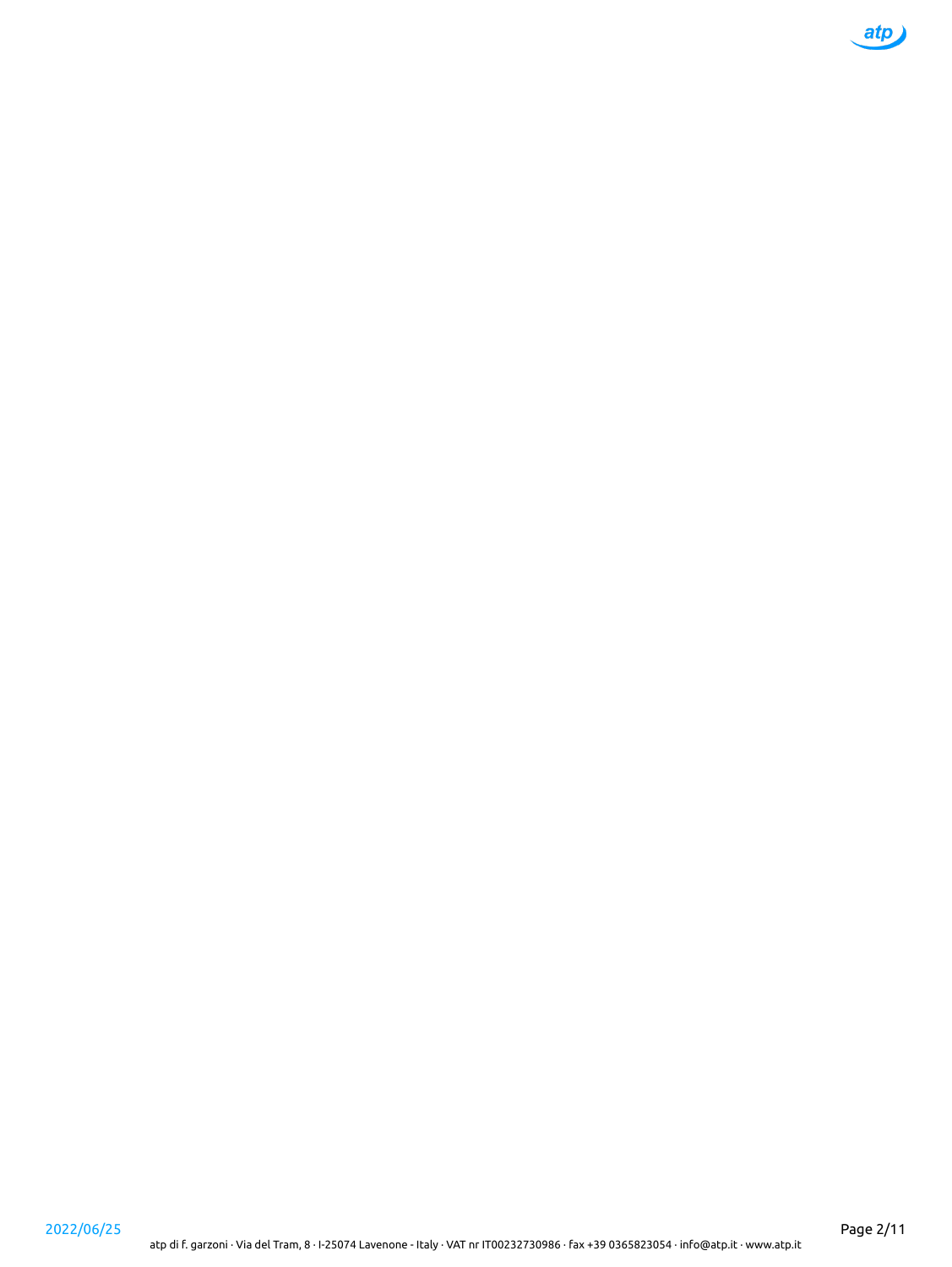

Index (in order of appearance in the catalog):

• End stops, end caps & brackets

## **Minimum order = 1 bag/box**

**The measures and weights indicated in the catalogue are nominal values.**

**The descriptions between equals (= =) are special versions without immediate availability on stock. Discard up to a 1% is to be considered normal.**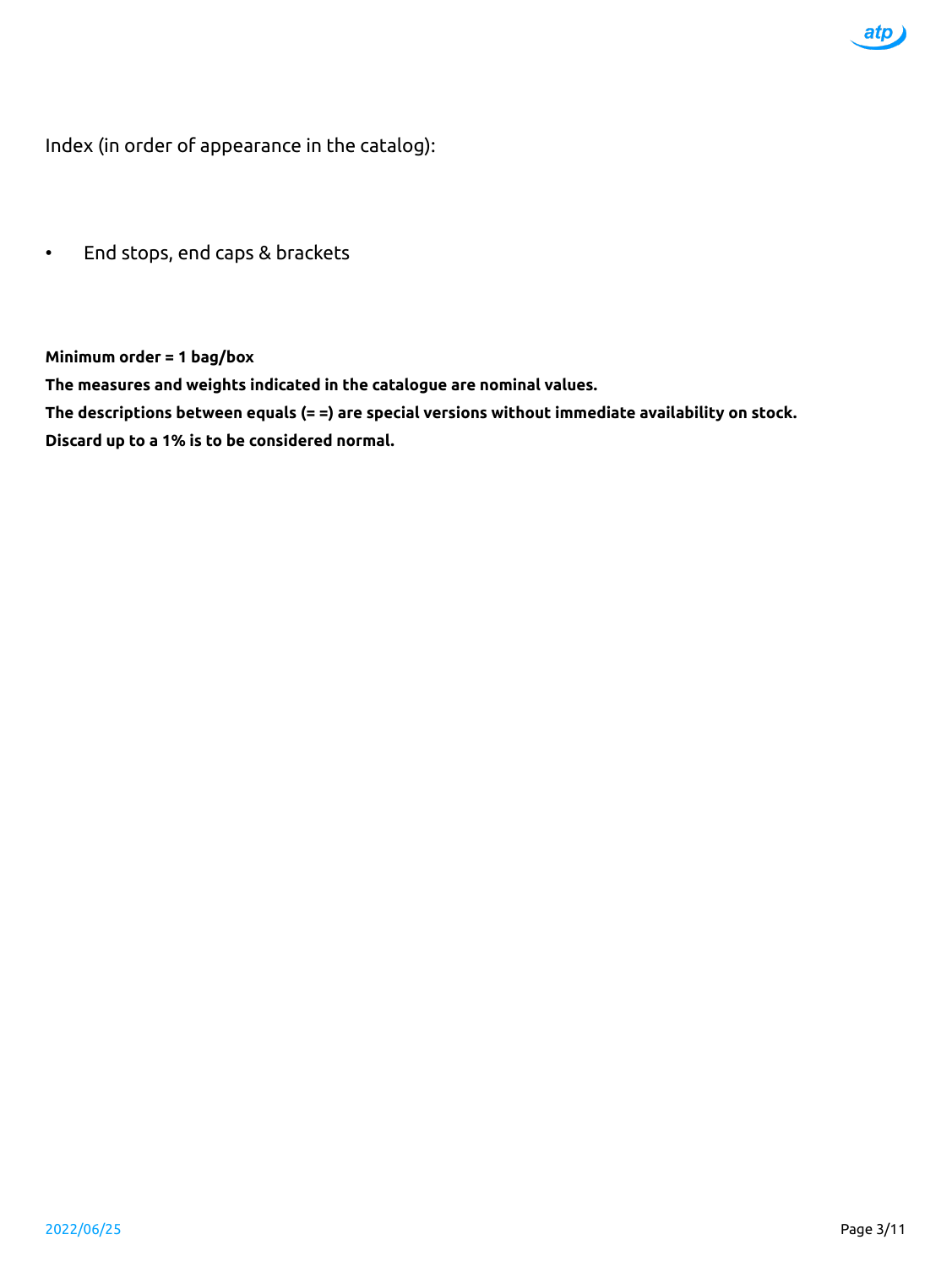

## [Curtain accessories](https://www.atp.it/lang/EN/catalogo/cerca/std_id_categoria=1|cst_prodotto_principale=on|cst_gruppo_1=6) / [End stops, end caps & brackets](https://www.atp.it/lang/EN/catalogo/cerca/std_id_categoria=1|cst_prodotto_principale=on|cst_gruppo_1=27)

| <b>Position</b><br><b>Article code</b> | <b>Description</b>                    | <b>Material</b> | <b>Color</b><br><b>Finish</b> | <b>Packaging</b><br><b>Outer pack</b> |
|----------------------------------------|---------------------------------------|-----------------|-------------------------------|---------------------------------------|
| 133.a<br>ARM679A000/0000               | End stop with M3 eyelet, for -I- rail | iron            | zincato                       | $250 \times$ box<br>250               |
| 2.5                                    | Article not produced by atp           |                 |                               |                                       |

| <b>Position</b><br><b>Article code</b> | <b>Description</b>                              | <b>Material</b> | <b>Color</b><br><b>Finish</b> | <b>Packaging</b><br><b>Outer pack</b> |
|----------------------------------------|-------------------------------------------------|-----------------|-------------------------------|---------------------------------------|
| 133.b<br>ARM679P000/00BA               | End stop with longitudinal eyelet, for -I- rail | polyamide       | white                         | $500 \times$ bag<br>10.000            |
| 133.c<br>ARM679P000/00NB               | End stop with longitudinal eyelet, for -I- rail | polyamide       | black                         | $500 \times$ bag<br>10.000            |



| <b>Position</b><br><b>Article code</b>                                                                        | <b>Description</b>                 | <b>Material</b> | <b>Color</b><br><b>Finish</b> | <b>Packaging</b><br><b>Outer pack</b> |  |
|---------------------------------------------------------------------------------------------------------------|------------------------------------|-----------------|-------------------------------|---------------------------------------|--|
| 135.a<br>ARM679B000/0000                                                                                      | End stop with eyelet, for -U- rail | <b>Iron</b>     | zincato                       | $250 \times$ box<br>250               |  |
| the same state and the same state and the same state of the same state of the same state of the same state of | Article not produced by atp        |                 |                               |                                       |  |



| <b>Packaging</b><br><b>Color</b><br><b>Finish</b><br><b>Outer pack</b> | <b>Material</b> | <b>Description</b>                                                                      | <b>Position</b><br><b>Article code</b> |
|------------------------------------------------------------------------|-----------------|-----------------------------------------------------------------------------------------|----------------------------------------|
| $200 \times$ bag<br>neutral<br>5.000                                   |                 | End stop with longitudinal eyelet and screw, for -U- rail, polyacetal<br>height -H-8 mm | 193.a<br>ARL679C000/0001               |
|                                                                        |                 |                                                                                         |                                        |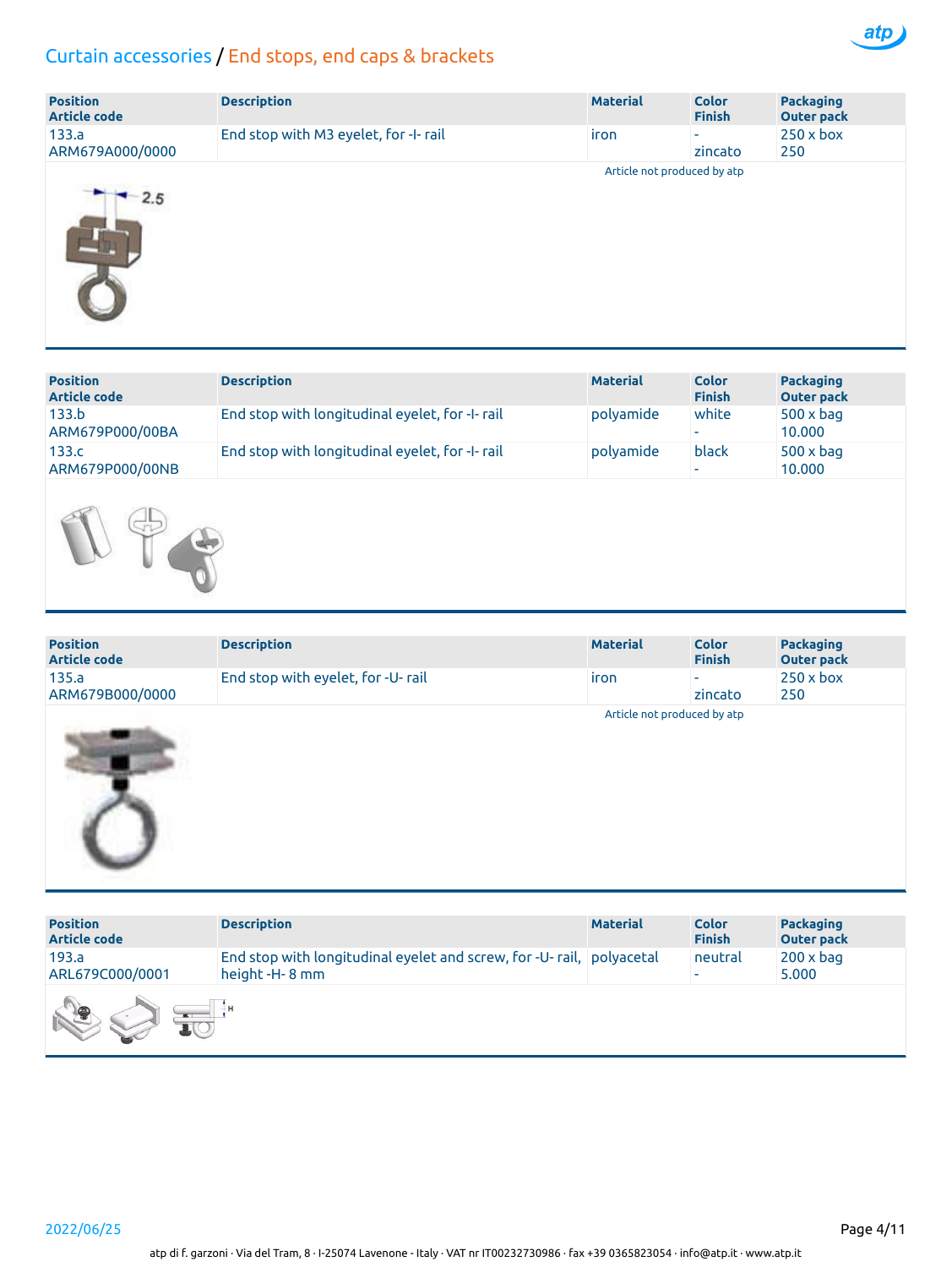| <b>Position</b><br><b>Article code</b> | <b>Description</b>                                                                           | <b>Material</b>                                                          | <b>Color</b><br><b>Finish</b> | <b>Packaging</b><br><b>Outer pack</b> |
|----------------------------------------|----------------------------------------------------------------------------------------------|--------------------------------------------------------------------------|-------------------------------|---------------------------------------|
| 194.a<br>ARL679D000/0001               | End stop with longitudinal eyelet without screw, for -U- polyacetal<br>rail, height -H-8 mm  |                                                                          | neutral                       | $200 \times$ bag<br>5.000             |
| 194.a.05<br>ARL679D000/0101            | End stop with longitudinal eyelet without screw, for -U- polyacetal<br>rail, height -H-10 mm |                                                                          | neutral                       | $200 \times$ bag<br>5.000             |
|                                        | н                                                                                            | To be combined with:<br>the self-tapping screw 3x10 mm<br>at pos. 195. a |                               |                                       |

| <b>Position</b><br><b>Article code</b> | <b>Description</b>                                                                                                                     | <b>Material</b> | Color<br><b>Finish</b> | <b>Packaging</b><br><b>Outer pack</b> |
|----------------------------------------|----------------------------------------------------------------------------------------------------------------------------------------|-----------------|------------------------|---------------------------------------|
| 195.a<br>ARL679E000/0000               | Self-tapping screw 3x10 mm                                                                                                             | <b>Iron</b>     | zincata                | $200 \times$ bag<br>15.000            |
| KU.                                    | Article not produced by atp.<br>To be combined with:<br>the end stop with longitudinal eyelet<br>without screw, for -U- rail pos.194.a |                 |                        |                                       |

| <b>Position</b><br><b>Article code</b> | <b>Description</b>         | <b>Material</b>              | <b>Color</b><br><b>Finish</b> | <b>Packaging</b><br><b>Outer pack</b> |
|----------------------------------------|----------------------------|------------------------------|-------------------------------|---------------------------------------|
| 195.a.10<br>ARM631E000/0000            | Self-tapping screw 3x12 mm | iron                         | zincata                       | $200 \times$ bag<br>15.000            |
| Q4.9<br>GT<br>12<br>14<br>D            |                            | Article not produced by atp. |                               |                                       |

| <b>Position</b><br><b>Article code</b> | <b>Description</b>                                                             | <b>Material</b> | <b>Color</b><br><b>Finish</b> | <b>Packaging</b><br>Outer pack |
|----------------------------------------|--------------------------------------------------------------------------------|-----------------|-------------------------------|--------------------------------|
| 196.a<br>ARL679F000/0001               | End stop with longitudinal eyelet, for -U- rail with 4 mm polyamide<br>channel |                 | neutral                       | $500 \times$ bag<br>25,000     |
| 196.d<br>ARL679F000/00NB               | End stop with longitudinal eyelet, for -U- rail with 4 mm polyamide<br>channel |                 | black                         | $500 \times$ bag<br>25,000     |

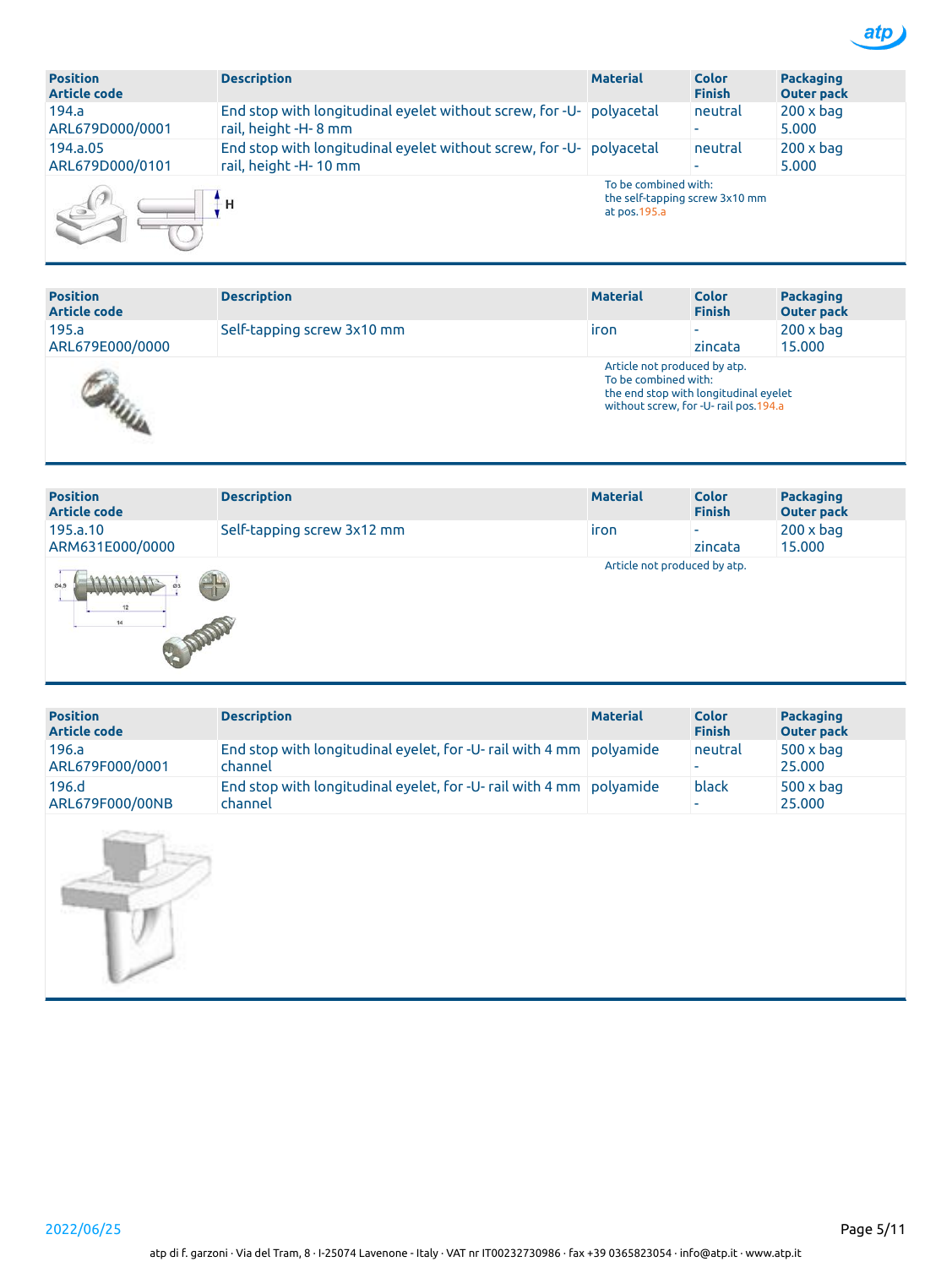

| <b>Position</b><br><b>Article code</b> | <b>Description</b>                                                             | <b>Material</b> | <b>Color</b><br><b>Finish</b> | <b>Packaging</b><br><b>Outer pack</b> |
|----------------------------------------|--------------------------------------------------------------------------------|-----------------|-------------------------------|---------------------------------------|
| 197.a<br>ARL679G000/0001               | End stop with longitudinal eyelet, for -U- rail with 6 mm polyamide<br>channel |                 | neutral                       | $500 \times$ bag<br>15,000            |
| 197.c<br>ARL679G000/00CM               | End stop with longitudinal eyelet, for -U- rail with 6 mm polyamide<br>channel |                 | chrom matt $ 500 \times$ bag  | 15,000                                |
| 197.e<br>ARL679G000/00NB               | End stop with longitudinal eyelet, for -U- rail with 6 mm polyamide<br>channel |                 | black                         | $500 \times$ bag<br>15.000            |
|                                        |                                                                                |                 |                               |                                       |



| <b>Position</b><br>Article code | <b>Description</b>                                                             | <b>Material</b>                                       | <b>Color</b><br><b>Finish</b> | <b>Packaging</b><br><b>Outer pack</b> |
|---------------------------------|--------------------------------------------------------------------------------|-------------------------------------------------------|-------------------------------|---------------------------------------|
| 198.a.01<br>ARL679L00C/0002     | End stop with longitudinal eyelet and plate, for -U- rail<br>with 4 mm channel | polycarbonate semi<br>stainless steel transparent 100 |                               | $100 \times$ bag                      |
|                                 |                                                                                | Article not produced by atp<br>Furnished to assemble  |                               |                                       |

| <b>Position</b><br><b>Article code</b> | <b>Description</b>                     | <b>Material</b>                                                   | <b>Color</b><br><b>Finish</b> | <b>Packaging</b><br><b>Outer pack</b> |
|----------------------------------------|----------------------------------------|-------------------------------------------------------------------|-------------------------------|---------------------------------------|
| 198.a.20<br>ARL679L00P/0000            | *Plate for -U- rail with 4 mm channel* | stainless steel  -                                                |                               | $500 \times$ bag<br>500               |
| 3,6<br>51<br>6,1                       |                                        | Article not produced by atp<br>Available until stock is depleted. |                               |                                       |

| <b>Position</b><br><b>Article code</b> | <b>Description</b>                                                             | <b>Material</b>                                    | <b>Color</b><br><b>Finish</b> | <b>Packaging</b><br><b>Outer pack</b> |
|----------------------------------------|--------------------------------------------------------------------------------|----------------------------------------------------|-------------------------------|---------------------------------------|
| 198 <sub>b</sub><br>ARL679M000/0001    | End stop with longitudinal eyelet and plate, for -U-rail<br>with 6 mm channel  | polyacetal iron neutral                            |                               | $500 \times$ bag<br>15,000            |
| 198.c<br>ARL679M00C/0002               | End stop with longitudinal eyelet and plate, for -U-rail<br>with 6 mm channel  | polycarbonate transparent 500 x bag<br><b>Iron</b> |                               | 15,000                                |
| 198.d<br>ARL679M000/00CM               | End stop with longitudinal eyelet and plate, for -U-rail<br>with 6 mm channel  | polyacetal iron chrom matt 500 x bag               |                               | 15,000                                |
| 198.e<br>ARL679M000/00NF               | End stop with longitudinal eyelet and plate, for -U- rail<br>with 6 mm channel | polyacetal iron black                              |                               | $500 \times$ bag<br>15.000            |
|                                        |                                                                                | <b>Furnished to assemble</b>                       |                               |                                       |

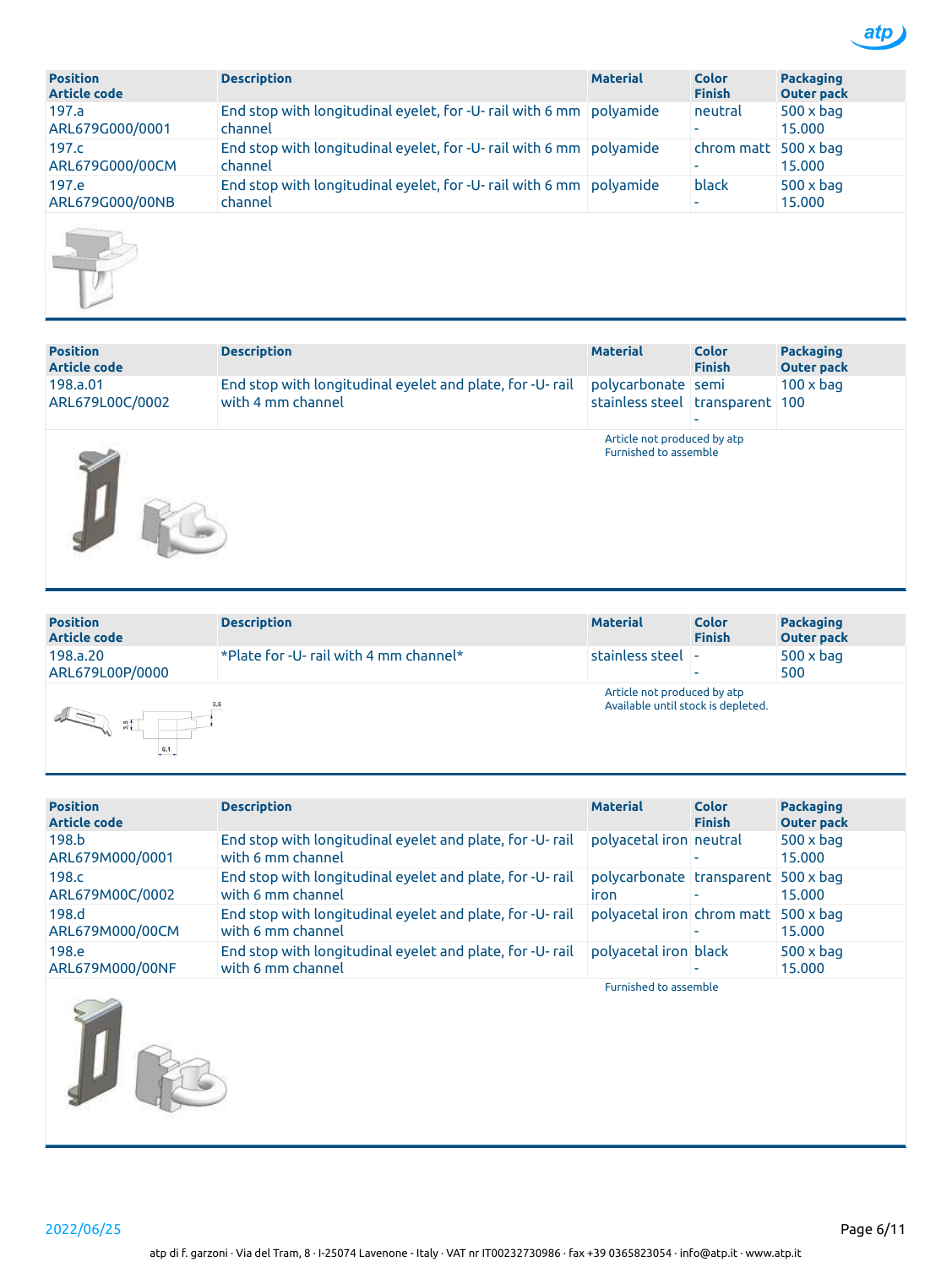| <b>Position</b><br><b>Article code</b> | <b>Description</b>                                                          | <b>Material</b> | <b>Color</b><br><b>Finish</b> | <b>Packaging</b><br><b>Outer pack</b> |
|----------------------------------------|-----------------------------------------------------------------------------|-----------------|-------------------------------|---------------------------------------|
| 198.h<br>ARL679M00P/0001               | Longitudinal eyelet for assembly with plate, for -U-rail<br>with 6 mm canal | polyacetal      | neutral                       | $500 \times$ bag<br>20,000            |
|                                        |                                                                             |                 |                               |                                       |

| <b>Position</b><br><b>Article code</b>            | <b>Description</b>              | <b>Material</b> | <b>Color</b><br><b>Finish</b> | <b>Packaging</b><br><b>Outer pack</b> |
|---------------------------------------------------|---------------------------------|-----------------|-------------------------------|---------------------------------------|
| 199.a<br>ARL7010000/0001                          | Click ceiling bracket, type -A- | polyacetal      | neutral                       | $100 \times$ bag<br>3.000             |
| Article not produced by atp<br>For aluminium rail |                                 |                 |                               |                                       |

| <b>Position</b><br><b>Article code</b> | <b>Description</b>                                                                   | <b>Material</b>                                   | <b>Color</b><br><b>Finish</b> | <b>Packaging</b><br><b>Outer pack</b> |
|----------------------------------------|--------------------------------------------------------------------------------------|---------------------------------------------------|-------------------------------|---------------------------------------|
| 200.a<br>ARL7020000/0001               | Wall-ceiling bracket 21 mm with lever for aluminium -U- polyacetal<br>rail, type -B- |                                                   | neutral                       | $100 \times$ bag<br>1.500             |
| 21<br>$\rightarrow$<br>٠               |                                                                                      | Article not produced by atp<br>For aluminium rail |                               |                                       |

| <b>Position</b><br><b>Article code</b> | <b>Description</b>                                                                    | <b>Material</b>                                   | <b>Color</b><br><b>Finish</b> | <b>Packaging</b><br><b>Outer pack</b> |
|----------------------------------------|---------------------------------------------------------------------------------------|---------------------------------------------------|-------------------------------|---------------------------------------|
| 200.a.10<br>ARL7020600/0001            | Wall-ceiling bracket 55 mm with lever for aluminium -U- polyacetal<br>rail, type -B1- |                                                   | neutral                       | $100 \times$ bag<br>100               |
| 55<br>$\circledcirc$<br><b>BOO</b>     |                                                                                       | Article not produced by atp<br>For aluminium rail |                               |                                       |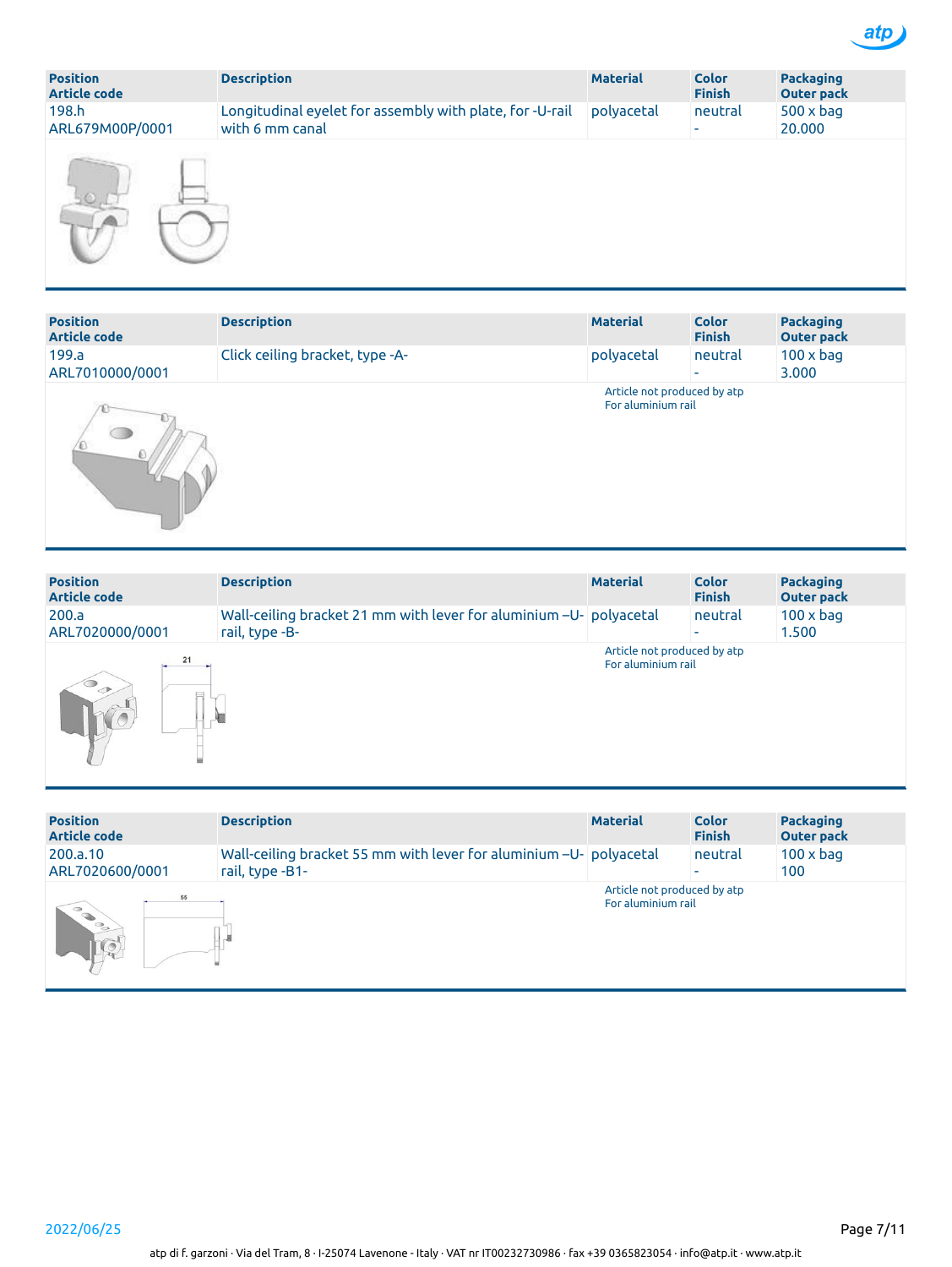

| <b>Position</b><br><b>Article code</b> | <b>Description</b>              | <b>Material</b> | <b>Color</b><br><b>Finish</b> | <b>Packaging</b><br><b>Outer pack</b> |
|----------------------------------------|---------------------------------|-----------------|-------------------------------|---------------------------------------|
| 200.b<br>ARL7030000/0001               | Click ceiling bracket, type -C- | polyacetal      | neutral                       | $200 \times$ bag<br>8.000             |
| 200.b.10<br>ARL7030000/00NA            | Click ceiling bracket, type -C- | polyacetal      | black                         | $200 \times$ bag<br>8.000             |
| 200.b.12<br>ARL7030000/00CM            | Click ceiling bracket, type -C- | polyacetal      | chrom matt 200 x bag          | 8.000                                 |



| <b>Position</b><br><b>Article code</b>             | <b>Description</b>                                 | <b>Material</b> | Color<br><b>Finish</b> | <b>Packaging</b><br><b>Outer pack</b> |
|----------------------------------------------------|----------------------------------------------------|-----------------|------------------------|---------------------------------------|
| 200.c<br>ARL7040000/0001                           | Ceiling bracket with lever, for -U- rail, type -D- | polyacetal      | neutral                | $100 \times$ bag<br>2.000             |
| 200.d<br>ARL7040000/00NA                           | Ceiling bracket with lever, for -U- rail, type -D- | polyacetal      | black                  | $100 \times$ bag<br>1.000             |
| <b>Furnished to assemble</b><br>For aluminium rail |                                                    |                 |                        |                                       |



| <b>Position</b><br><b>Article code</b> | <b>Description</b>                                                      | <b>Material</b>                             | <b>Color</b><br><b>Finish</b> | <b>Packaging</b><br><b>Outer pack</b> |
|----------------------------------------|-------------------------------------------------------------------------|---------------------------------------------|-------------------------------|---------------------------------------|
| 200.e<br>ARL7040000/0101               | Ceiling bracket type -D-, for -U- rail, with lever type -D1- polyacetal |                                             | neutral                       | $100 \times$ bag<br>2.000             |
|                                        |                                                                         | Furnished to assemble<br>For aluminium rail |                               |                                       |

| <b>Position</b><br><b>Article code</b> | <b>Description</b>                                                                    | <b>Material</b>                                                              | <b>Color</b><br><b>Finish</b> | <b>Packaging</b><br><b>Outer pack</b> |
|----------------------------------------|---------------------------------------------------------------------------------------|------------------------------------------------------------------------------|-------------------------------|---------------------------------------|
| 200.f<br>ARL704B000/0001               | Wall-ceiling bracket with lever for aluminium -U- rail,<br>type -D1-, to be assembled | polyacetal                                                                   | neutral                       | $100 \times$ bag<br>1.000             |
| 27<br>$\circ$ $\circ$                  |                                                                                       | To be combined with:<br>bracket extension at pos.200.o<br>For aluminium rail |                               |                                       |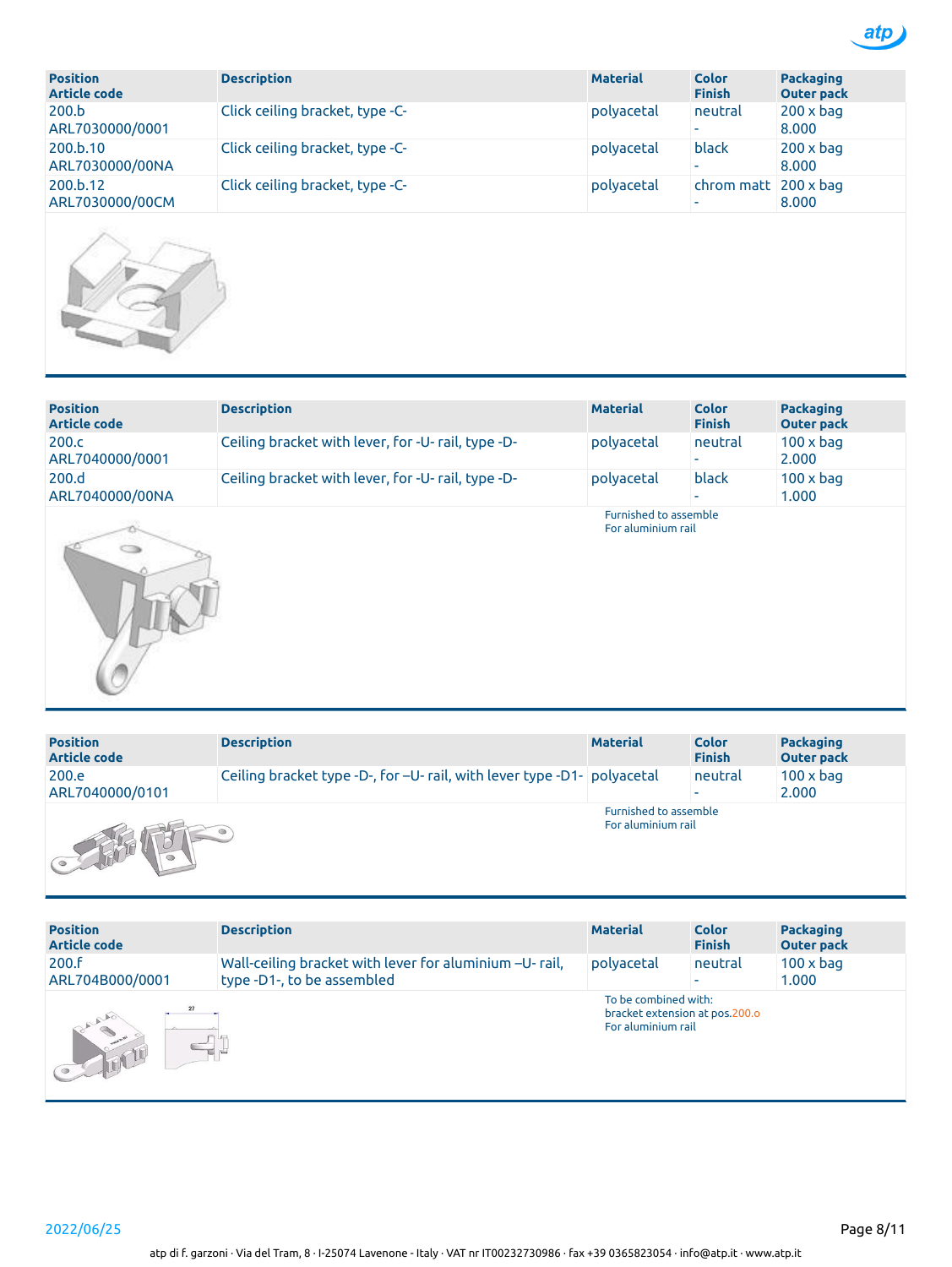| <b>Position</b><br><b>Article code</b> | <b>Description</b>                    | <b>Material</b>                                                          | Color<br><b>Finish</b>             | <b>Packaging</b><br><b>Outer pack</b> |
|----------------------------------------|---------------------------------------|--------------------------------------------------------------------------|------------------------------------|---------------------------------------|
| 200.h<br>ARL7050000/0001               | Button bracket for wall mount -U-rail | polyacetal                                                               | neutral                            | $100 \times$ bag<br>15.000            |
|                                        | $\phi$ 4                              | pos.200.g, ARL7050000/00BA -<br>white clip support<br>For aluminium rail | This position cancels and replaces |                                       |

| <b>Position</b><br><b>Article code</b> | <b>Description</b>                                                      | <b>Material</b>                                         | Color<br><b>Finish</b>              | <b>Packaging</b><br><b>Outer pack</b> |
|----------------------------------------|-------------------------------------------------------------------------|---------------------------------------------------------|-------------------------------------|---------------------------------------|
| 200.i<br>ARM685A000/00AG               | Wall-ceiling bracket for flexible and coilable I rail FLEX-I polyacetal |                                                         | silver                              | $100 \times$ bag<br>2.000             |
| 200.i.05<br>ARM685A000/00BA            | Wall-ceiling bracket for flexible and coilable I rail FLEX-I polyacetal |                                                         | white                               | $100 \times$ bag<br>2.000             |
|                                        |                                                                         | To be combined with:<br>the flexible rail I-D pos.145.a | We recommend 1 bracket every 30 cm. |                                       |

| <b>Position</b><br><b>Article code</b> | <b>Description</b>                              | <b>Material</b>                                                                       | <b>Color</b><br><b>Finish</b> | <b>Packaging</b><br><b>Outer pack</b> |
|----------------------------------------|-------------------------------------------------|---------------------------------------------------------------------------------------|-------------------------------|---------------------------------------|
| 200.j<br>ARM686A000/00AG               | End cap for flexible and coilable I rail FLEX-I | polyacetal                                                                            | silver                        | $100 \times$ bag<br>10.000            |
| 200.j.05<br>ARM686A000/00BA            | End cap for flexible and coilable I rail FLEX-I | polyacetal                                                                            | white                         | $100 \times$ bag<br>10.000            |
|                                        |                                                 | To be combined with:<br>the flexible rail I-D pos.145.a<br>and to the screw pos.195.a |                               |                                       |

| <b>Position</b><br><b>Article code</b> | <b>Description</b>         | <b>Material</b> | <b>Color</b><br><b>Finish</b> | <b>Packaging</b><br><b>Outer pack</b> |
|----------------------------------------|----------------------------|-----------------|-------------------------------|---------------------------------------|
| 200.m<br>ARL7060000/00BA               | End cap for velcro profile | polyamide       | white<br>-                    | $200 \times$ bag<br>10.000            |
| made                                   |                            |                 |                               |                                       |

| <b>Position</b><br><b>Article code</b> | <b>Description</b>      | <b>Material</b>      | <b>Color</b><br><b>Finish</b>            | <b>Packaging</b><br><b>Outer pack</b> |
|----------------------------------------|-------------------------|----------------------|------------------------------------------|---------------------------------------|
| 200.o<br>ARL7080000/0001               | Bracket extension 20 mm | polyacetal           | neutral                                  | $100 \times$ bag<br>1.500             |
| $20 -$                                 |                         | To be combined with: | the clips bracket at pos.200.f and 200.g |                                       |

atp)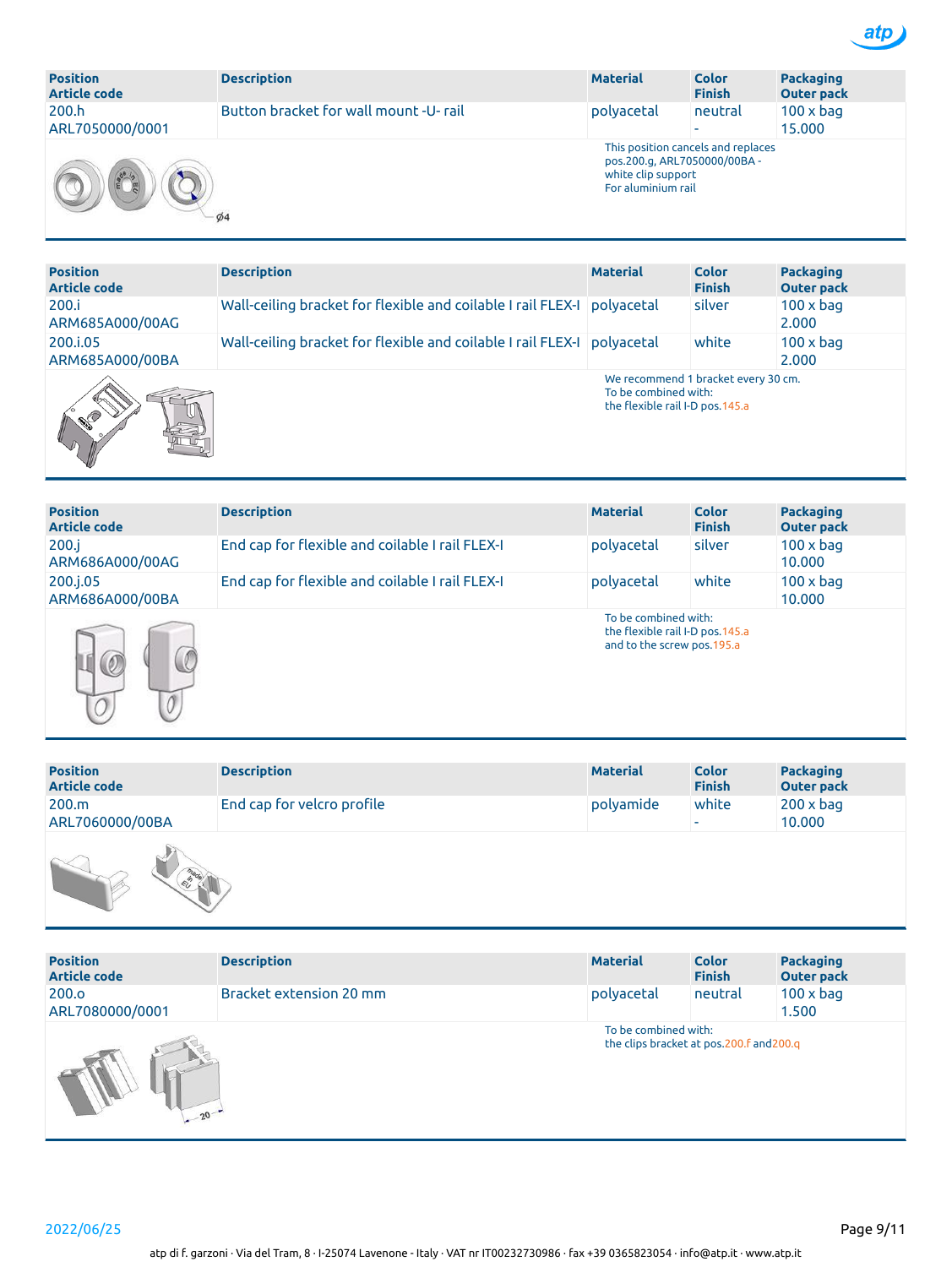| <b>Position</b><br><b>Article code</b> | <b>Description</b>                                                                                           | <b>Material</b>                                                              | Color<br><b>Finish</b> | <b>Packaging</b><br><b>Outer pack</b> |
|----------------------------------------|--------------------------------------------------------------------------------------------------------------|------------------------------------------------------------------------------|------------------------|---------------------------------------|
| 200.q<br>ARL7090000/0001               | Clip bracket 20 mm, for -U- rail with 10 mm side channel, polyacetal<br>for ceiling and wall mount, type -E- |                                                                              | neutral                | $100 \times$ bag<br>2.500             |
| $-20$                                  |                                                                                                              | To be combined with:<br>bracket extension at pos.200.o<br>For aluminium rail |                        |                                       |

| <b>Position</b><br><b>Article code</b>   | <b>Description</b>                           | <b>Material</b>                   | <b>Color</b><br><b>Finish</b>            | <b>Packaging</b><br><b>Outer pack</b> |
|------------------------------------------|----------------------------------------------|-----------------------------------|------------------------------------------|---------------------------------------|
| 200. <sub>r</sub> .20<br>ARL7100000/0001 | Click ceiling bracket for -U- rail, type -F- | polyacetal                        | neutral                                  | $100 \times$ bag<br>4.000             |
| ARDIE 1                                  |                                              | see details<br>For aluminium rail | Special gross prices for big quantities: |                                       |

| <b>Position</b><br><b>Article code</b> | <b>Description</b>                         | <b>Material</b> | <b>Color</b><br><b>Finish</b> | <b>Packaging</b><br><b>Outer pack</b> |
|----------------------------------------|--------------------------------------------|-----------------|-------------------------------|---------------------------------------|
| 240.a<br>ARN651A000/00BA               | Wall-ceiling bracket for bendable -Y- rail | polyamide       | white<br>$\sim$               | $100 \times$ bag<br>3.000             |
|                                        |                                            |                 |                               |                                       |

| <b>Position</b><br><b>Article code</b> | <b>Description</b>                    | <b>Material</b> | <b>Color</b><br><b>Finish</b> | <b>Packaging</b><br><b>Outer pack</b> |
|----------------------------------------|---------------------------------------|-----------------|-------------------------------|---------------------------------------|
| 240.b<br>ARN651B000/00BA               | Ceiling bracket for bendable -Y- rail | polyamide       | white                         | $100 \times$ bag<br>10.000            |
|                                        |                                       |                 |                               |                                       |

| <b>Position</b><br><b>Article code</b> | <b>Description</b>            | <b>Material</b>                                                                   | <b>Color</b><br><b>Finish</b> | <b>Packaging</b><br><b>Outer pack</b> |
|----------------------------------------|-------------------------------|-----------------------------------------------------------------------------------|-------------------------------|---------------------------------------|
| 241.a<br>ARN652A000/00BA               | End cap for bendable -Y- rail | polyamide                                                                         | white                         | $100 \times$ bag<br>13.000            |
| $\circ$<br>$R$ <sup>E</sup>            |                               | To be combined with:<br>pos.242.a screw eye M3x5<br>pos.242.a.20 screw eye M3x3,5 |                               |                                       |